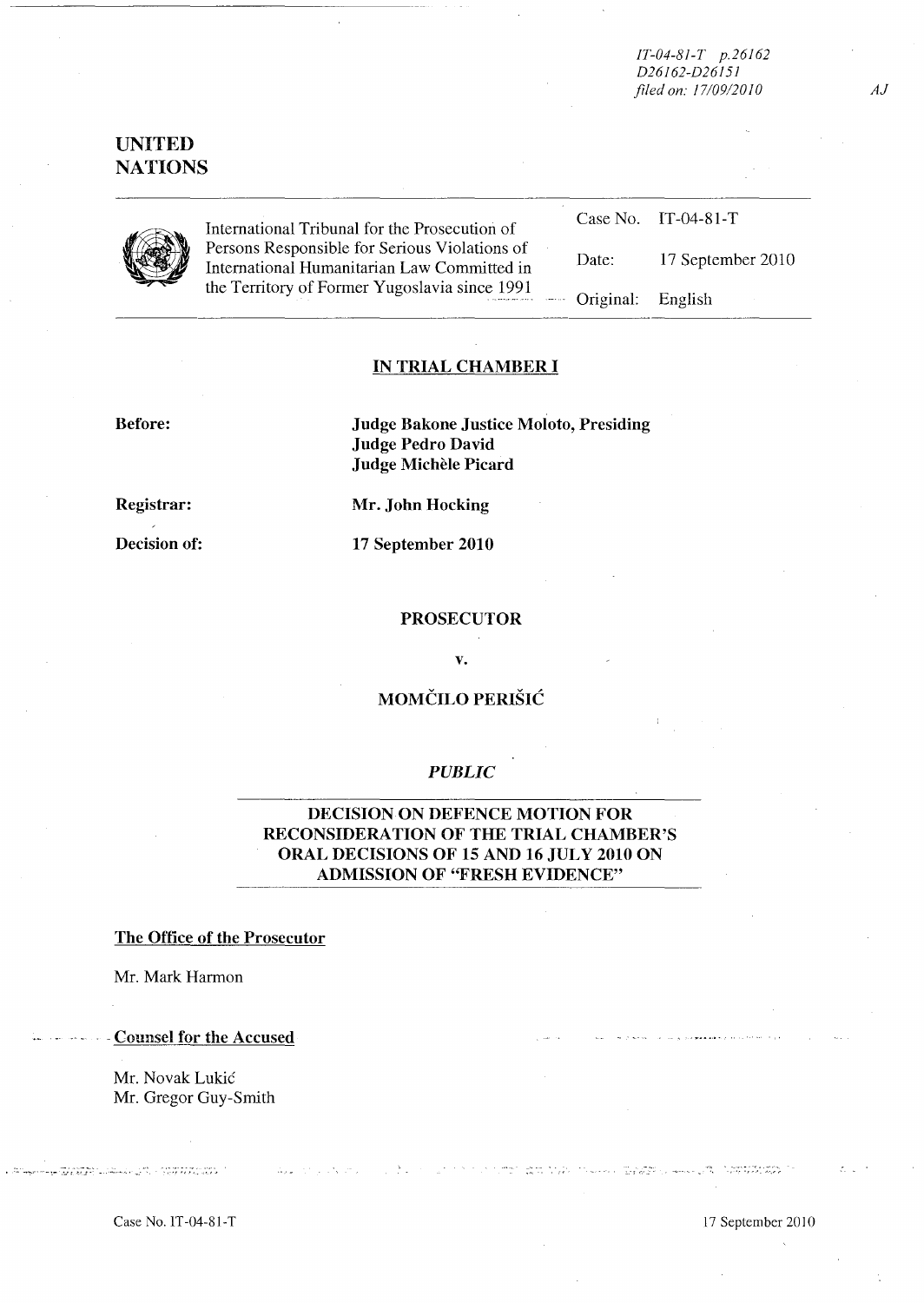**TRIAL CHAMBER I** ("Trial Chamber") of the International Tribunal for the Prosecution of Persons Responsible for Serious Violations of International Humanitarian Law Committed in the Territory of the former Yugoslavia since 1991 ("Tribunal") is seised of the Defence "Motion for Reconsideration of Trial Chamber Oral Decisions of 15 and 16 July 20lO, Motion to Strike Testimony, and Motion to Limit the Purpose of 'Fresh Evidence' Exhibits" filed publicly on 12 August 2010 ("Motion"), and hereby renders its Decision.

## **I. PROCEDURAL BACKGROUND**

1. On 15 July 2010, the Trial Chamber permitted the Prosecution to use, in its crossexamination of Dusan Kovacevic, three documents (Rule *65ter* 06399, 07346, and 08948) and decided, Judge Moloto dissenting, to admit them into evidence as P02916, P02918, and P02915 respectively ("Decision of 15 July 2010").<sup>1</sup>

2. On 16 July 20lO, the Defence agreed to the Prosecution's using of document XN358 as "fresh evidence". However, the Defence objected to the Prosecution's use of XN358 "not only to impeach the witness but for the substance of the contents of the document".<sup>2</sup> The Trial Chamber decided to admit the document into evidence as P02917 ("Decision of 16 July 2010").<sup>3</sup>

3. On 12 August 20lO, the Defence filed its Motion, seeking reconsideration of the Trial Chamber's Decisions of 15 and 16 July 2010 ("Impugned Decisions"). $4$ 

4. On 27 August 2010, the Prosecution filed publicly its "Request for Leave to Respond and Response to Defence Motion for Reconsideration of 12 August 2010" ("Response"),<sup>5</sup> wherein the Prosecution requests the Trial Chamber for leave to respond to the Motion out of time and contends that the Motion be rejected in its entirety. 6

#### **H. SUBMISSIONS**

#### 1. Documents P02915, P02916 and P029 18

<sup>5</sup> The Trial Chamber notes that the Prosecution response was due by 26 August 2010. The Prosecution submits however, that due to an internal distribution problem during the court recess resulting in delayed receipt by the Prosecution of the Defence Motion, the Prosecution only submitted its response on 27 August 2010. '  $^6$  Response, paras 2, 13.

 $1$ T. 12806-12810.

<sup>2</sup> T. 12827-12828.

<sup>3</sup> T. 12830-12831.

Motion, para. 40.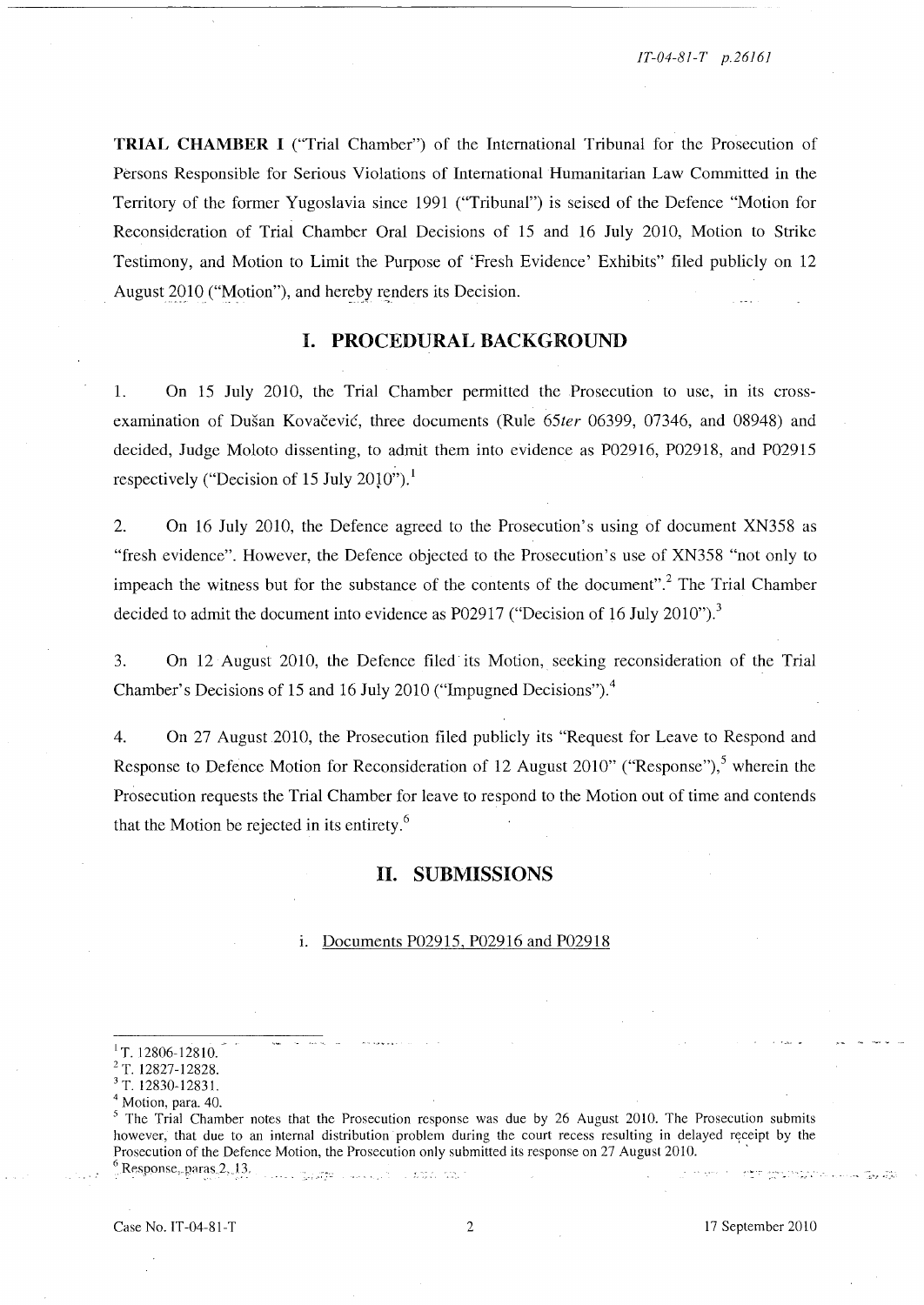5. The Defence seeks the removal of documents P02915, P02916, and P02918 from evidence, as well as the removal from the records of the testimony relating to these documents.

6. The Defence points out that those documents were on the Prosecution's Rule 65 *ter* exhibit list but were not tendered into evidence during the Prosecution case.<sup>8</sup> It submits that the Prosecution, as a general rule, is not entitled to present inculpatory evidence during the Defence phase of the case and should rather do so during its case-in-chief in order for the Defence to have a "fair opportunity" to challenge such evidence.<sup>9</sup> The Defence argues that the Trial Chamber should only permit derogation from this rule in exceptional circumstances where the interests of justice so require.<sup>10</sup>

7. The Defence contends that it is necessary for the Prosecution to specify the purpose for which it seeks the admission of "fresh evidence" in order for the Trial Chamber to properly address the potential prejudice caused to the Defence.<sup>11</sup> The Defence argues that the risk of prejudice caused by the admission of "fresh evidence" inculpatory of the Accused is "potentially greater" as compared to the admission of fresh evidence admitted with the sole purpose of impeaching the witness.<sup>12</sup> It follows that when the purpose for admission is to inculpate the accused, the Prosecution has to meet a higher threshold for the admission of such evidence.<sup>13</sup>

8. The Defence argues that the Prosecution failed to make the requisite showing for these three documents as to the purpose of their admission and merely stated that "the documents will demonstrate that the VRS ammunition reserves and other materials reserves were exhausted"<sup>14</sup> thereby leaving both the Defence and the Trial Chamber "to speculate regarding the intentions of the Prosecution". 15

9. The Defence therefore submits that the Trial Chamber clearly erred in its reasoning in admitting those documents and allowing the Prosecution to use them in breach of the rules governing the presentation of "fresh evidence".<sup>16</sup> The Defence argues that the Accused suffered an injustice as a result of the Impugned Decisions.<sup>17</sup>

- <sup>11</sup> Motion, para. 22.
- <sup>12</sup> Motion, para. 22.
- <sup>13</sup> Motion, para. 22
- <sup>14</sup> Motion, para. 23.
- <sup>15</sup> Motion, para. 23.

Motion, para. 28.

Motion, paras 1, 6.

Motion, paras 20, 21.

 $10$  Motion, para. 21, referring to the *Prlic* Appeal Decision, para. 24.

<sup>&</sup>lt;sup>16</sup> Motion, paras 27, 29.

 $17$  Motion, paras 27, 29.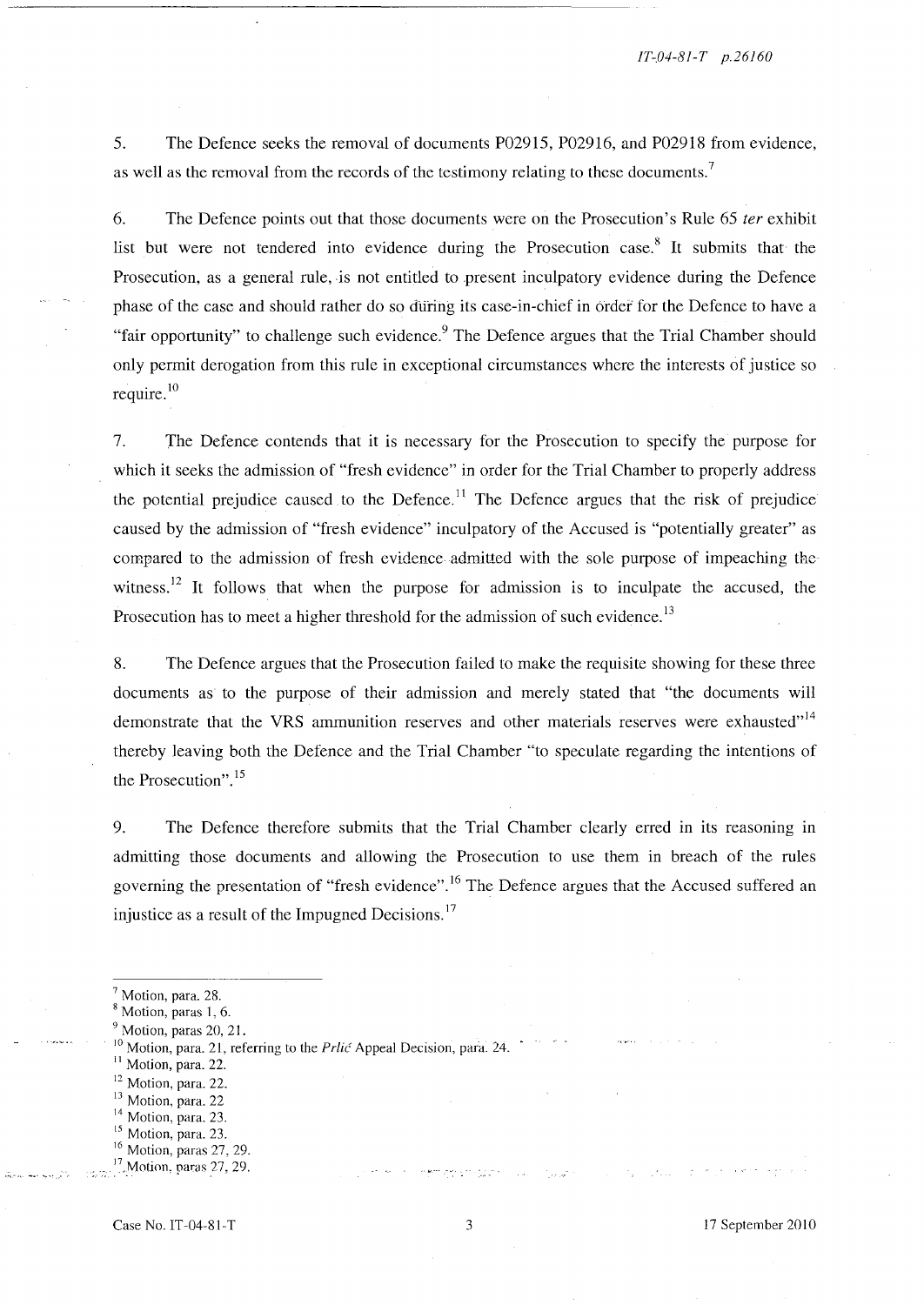10. In the alternative, the Defence submits that should the Trial Chamber deem that the documents under examination meet the strictures of "fresh evidence", the purpose of their admission should be limited to impeachment only.<sup>18</sup>

11. In its Response, the Prosecution submits that the Trial Chamber exercised its discretion in the interests of justice to admit documents P02915, P02916, and P02918 for the truth of their contents.<sup>19</sup> The Prosecution contends that the Trial Chamber's decision to admit those documents was a proper exercise of the Trial Chamber's discretion "based on the Chamber's detailed knowledge of the issues in the trial and the state of the evidence before it".<sup>20</sup> As a result, the Prosecution argues that the Defence's request to strike the testimony related to the documents at hand is also without foundation. $31$ 

### ii. Document P02917

12. In relation to P02917, the Defence contends that the Trial Chamber erroneously stated that the parties agreed as to the Prosecution's purpose for using the document.<sup>21</sup> The Defence submits that it only agreed to the document being used for the sole purpose of impeachment, since the Prosecution failed to make the requisite showing for the use of "the document for the purpose of the substance of the contents of the document". $^{22}$ 

13. The Defence submits that it is in the interests of justice that P02917 be used solely for the purpose of impeachment and that anything more would result in a violation of the Accused's right to a fair trial as guaranteed by the Statute of this Tribunal. $^{23}$ 

14. The Prosecution submits that the Defence request to limit the use of document P02917 to impeachment only is devoid of any merit and should be rejected.<sup>24</sup> The Prosecution contends that, in tendering the document, it explained to the Trial Chamber when it obtained the document and when it disclosed it to the Defence.<sup>25</sup> In particular, the Prosecution argues that it made it clear to the Trial Chamber that its purpose for tendering P02917 was for the truth of its contents and that all

- $18$  Motion, para. 31.
- <sup>19</sup> Response, para. 6.
- <sup>20</sup> Response, para. 7.
- 31 Response, para. 8.
- <sup>21</sup> Motion, para. 36.
- $22$  Motion, para. 35.
- <sup>23</sup> Motion, para. 39.
- $24$  Response, para. 9.
- $R$ esponse, para. 11.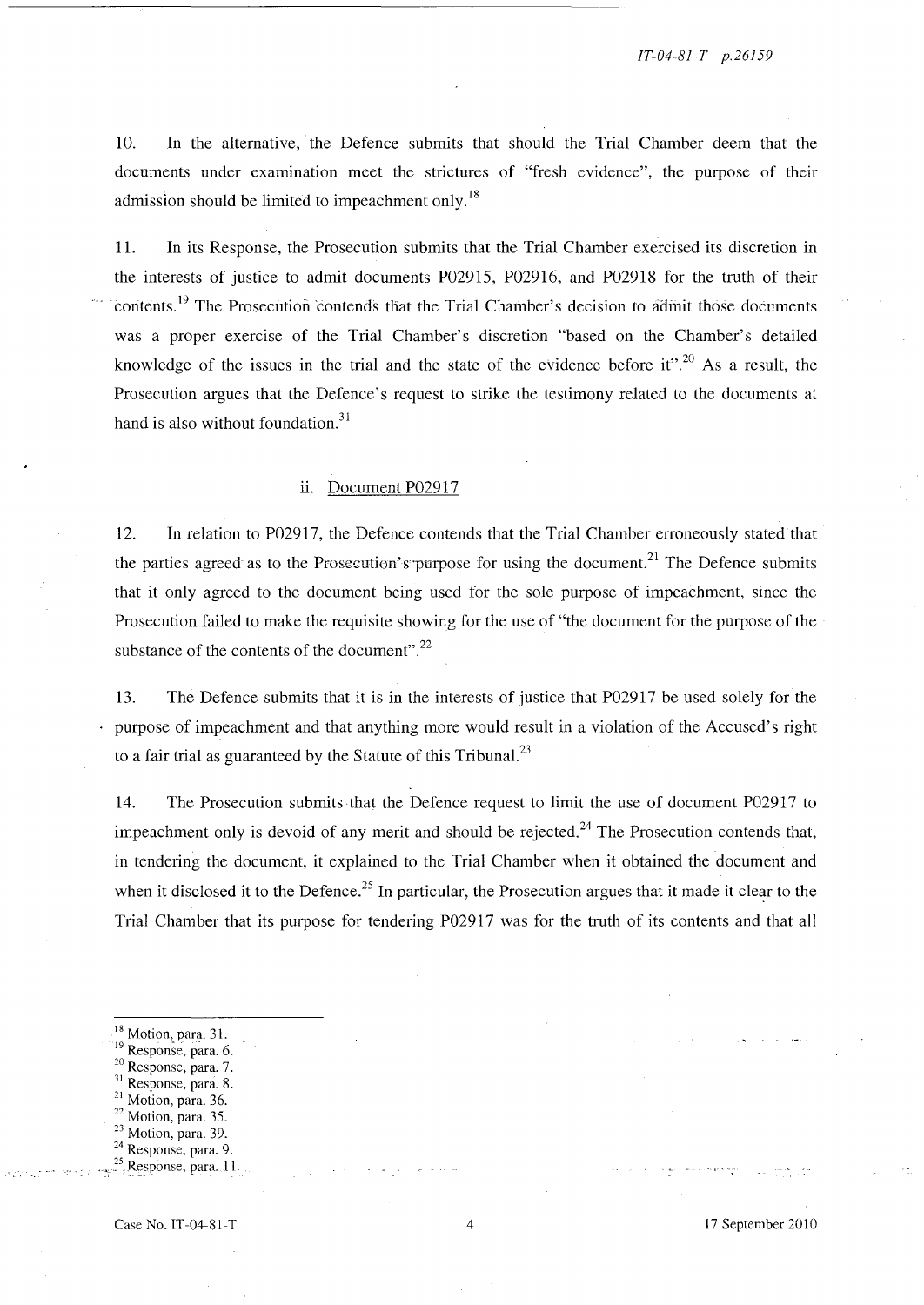parties have been aware for months that the Prosecution would seek to tender certain excerpts of the *Mladić* diaries for such a purpose.<sup>26</sup>

## **Ill. APPLICABLE LAW**

15. According to the jurisprudence of the Tribunal, the Trial Chamber has inherent discretionary power to reconsider a previous decision if there has been a clear error of reasoning or if particular circumstances exist that justify reconsideration in order to prevent an injustice.<sup>27</sup> Such circumstances may include new facts or arguments that have arisen since the issuance of a decision.<sup>28</sup>

16. Rules 89(C) and 89(D) provide that "[a] Chamber may admit any relevant evidence which it deems to have probative value" and "may exclude evidence if its probative value is substantially outweighed by the need to ensure a fair trial".

17. The Appeals Chamber in the *Prlic* case held that the admission of "fresh evidence" after the closure of the Prosecution case-in-chief is permissible "only in exceptional circumstances where the interests of justice so require, such as the importance of the 'new document'".<sup>29</sup> More specifically, in terms of materials aimed at establishing the guilt of an accused, the Appeals Chamber held that "the Prosecution must also explain to the Chamber when and by which means it obtained these documents, when it disclosed them to the Defence and why they are being offered only after the conclusion of its case".<sup>30</sup> The Chamber will then assess such request on a case-by-case basis, "after having permitted the Defence to challenge the evidence, particularly bearing in mind the potential infringement on the rights of the accused caused by the sought admission".<sup>31</sup> In striving to strike the appropriate balance between the need to guarantee the rights of the accused and its decision to

 $^{26}$  Response, para. 11.  $\blacksquare$ 

<sup>&</sup>lt;sup>27</sup> See Prosecutor v. Milan Martic, Case No. IT-95-11-A, Decision on Motion for Reconsideration of Oral Decision Issued on 29 February 2008, 10 March 2008 para. 5; *Prosecutor v. Slohodan Milosevic,* Case No. IT-02-54- ARI08bis.3, Confidential Decision on Request of Serbia and Montenegro for Review of the Trial Chamber's Decision of 6 December 2005, 6 April 2006, para. 25, fn. 40; *Prosecutor v. Milan Miiulinol'ic et al.,* Case No. IT-05-S7-T, Decision on Prosecution Motion for Reconsideration of Oral Decision Dated 24 April 2007 Regarding Evidence of Zoran Lilic, 27 April 2007, para. 4.

<sup>28</sup>*See Prosecutor v. Rasim Delic,* Case No. IT-04-S3-T, Decision on the Prosecution's Motion for Reconsideration of the Chamber's Decision on Admission of Documentary Evidence, 13 February 200S, para. 9; *Prosecutor v . .Tadranko Prlic et al.,* Case No. IT-04-74-T, Second Decision on the Admission of Documentary Evidence Submitted by the Prosecution (Dretelj and Gabela), 18 January 2008 (signed 12 December 2007), p. 4, fn. 4 with further references.

<sup>&</sup>lt;sup>29</sup> Prosecutor v. Jadranko Prlić et al., Case No. IT-04-74-AR73, Decision on the Interlocutory Appeal Against the Trial Chamber's Decision on Presentation of Documents by the Prosecution in Cross-Examination of Defence Witnesses, 26 February 2009, para. 24, <sup>*("Prlić Appeal Decision")*, citing *Prosecutor v. Jadranko Prlić et al.*, Case No. IT-04-74-T,</sup> Decision on Presentation of Documents by the Prosecution in Cross-Examination of Defence Witnesses, 27 November 200S, para.20 *("Prlic* Trial Decision"). The Appeals Chamber defines the notion of "fresh evidence" as "material that was not included in the Prosecution Rule 65 *ter* list and not admitted during the Prosecution's case-in-chief but that is tendered by the Prosecution when cross-examining Defence witnesses".

*<sup>30</sup> Prlic* Appeal Decision, para. 24, citing *"Pr/ic* Trial Decision", para. 20.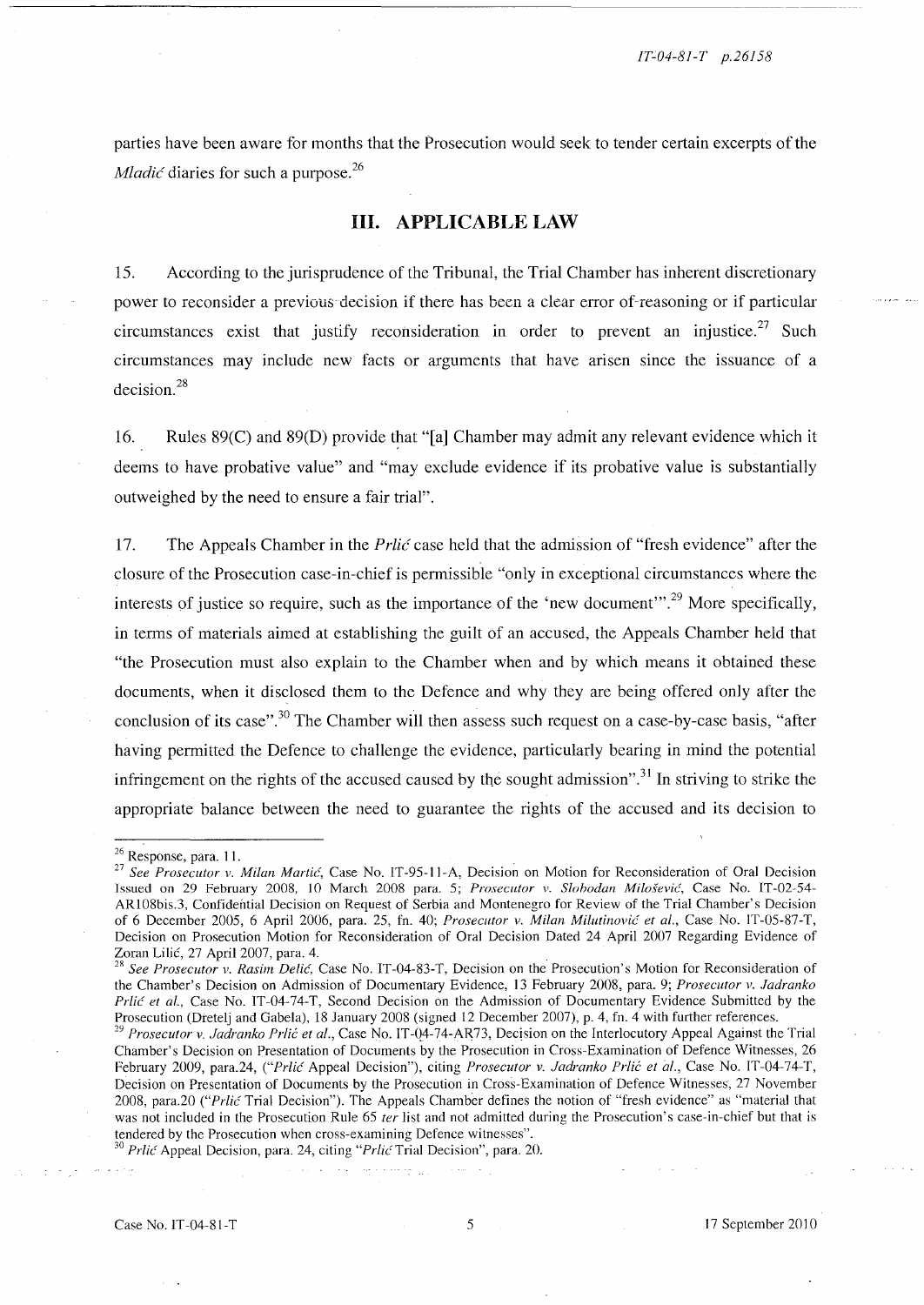admit such evidence, the Trial Chamber will have to consider "the mode of disclosure of the documents in question, the purpose of their admission, the time elapsed between disclosure and examination of the witness, the languages known to Counsel and the accused, as well as any other relevant factual considerations".<sup>32</sup>

### **IV. DISCUSSION**

18. At the outset, the Trial Chamber notes that the Response was filed after the fourteen days deadline as set in Rule 126 *his* of the Rules. At the same time, it notes that the Prosecution's miscalculation of the time allotted for filing its response was mitigated by the technical difficulties in distribution of the Motion.<sup>33</sup> Considering this fact and the importance of the issue raised in the Motion, the Trial Chamber pursuant to Rule 127 will exceptionally treat the Response as validly filed.

19. Turning to the documents in question, the Trial Chamber notes that the Prosecution in seeking to admit documents P02915, P02916, and P02918 during the hearing of 15 July 2010, provided the Trial Chamber with information relating to when it obtained these documents, when it disclosed them to the Defence and why they are being offered only after the conclusion of its case.<sup>34</sup> Furthermore, by stating that "[it is] seeking to admit these because of the testimony of this witness who raises in this trial for the first time the depletion of material assets in the VRS at the end of 1993" and that "the documents will demonstrate that the VRS ammunition reserves and other materials reserves were exhausted<sup> $,35$ </sup> the Prosecution expressed the purpose for tendering P02915, P02916, and P02918 into evidence in a way that was clearly understood by the Trial Chamber as being for the truth of their contents rather than merely for impeaching the witness. The Trial Chamber also notes that the Defence on that day was given the opportunity to challenge that evidence.<sup>36</sup>

20. Considering the submissions of .the Parties, the fact that the documents were on the Prosecution 65 *ter* list, and in balancing the probative value of P02915, P02916, and P02918 as well

<sup>33</sup> Response, para. 2.

 $36$  T. 12807-12810.

<sup>31</sup>*Prlic* Appeal Decision, para. 24, citing *"PrlicTrial* Decision", paras 20-22, 24, 26.

*<sup>32</sup> See Prosecutor v. Rasim Delic,* Case No. IT-04-S3-AR73.1, Decision on Rasim Delic's Interlocutory Appeal Against Trial Chamber's Oral Decisions on Admissions of Exhibits 1316 and 1317, 15 April 200S, para. 23.

<sup>&</sup>lt;sup>34</sup> T. 12807. The Prosecution stated that it received documents P02915 on 22 October 2006 and disclosed it to the Defence by DVD on 29 February 200S; P02916 on 22 January 2000 and disclosed it to the Defence by DVD on 2 February 2007; P0291S on 7 July 2006 and disclosed it twice to the Defence by CD on 10 August 2007 and 16 November 2007. The Prosecution also justified its tendering of these documents into evidence after the conclusion of its case-in-chief by stating that "[it is] seeking to admit these because of the testimony of this witness who raises in this trial for the first time the depletion of material assets in the VRS at the end of 1993". 35 Motion, para. 23.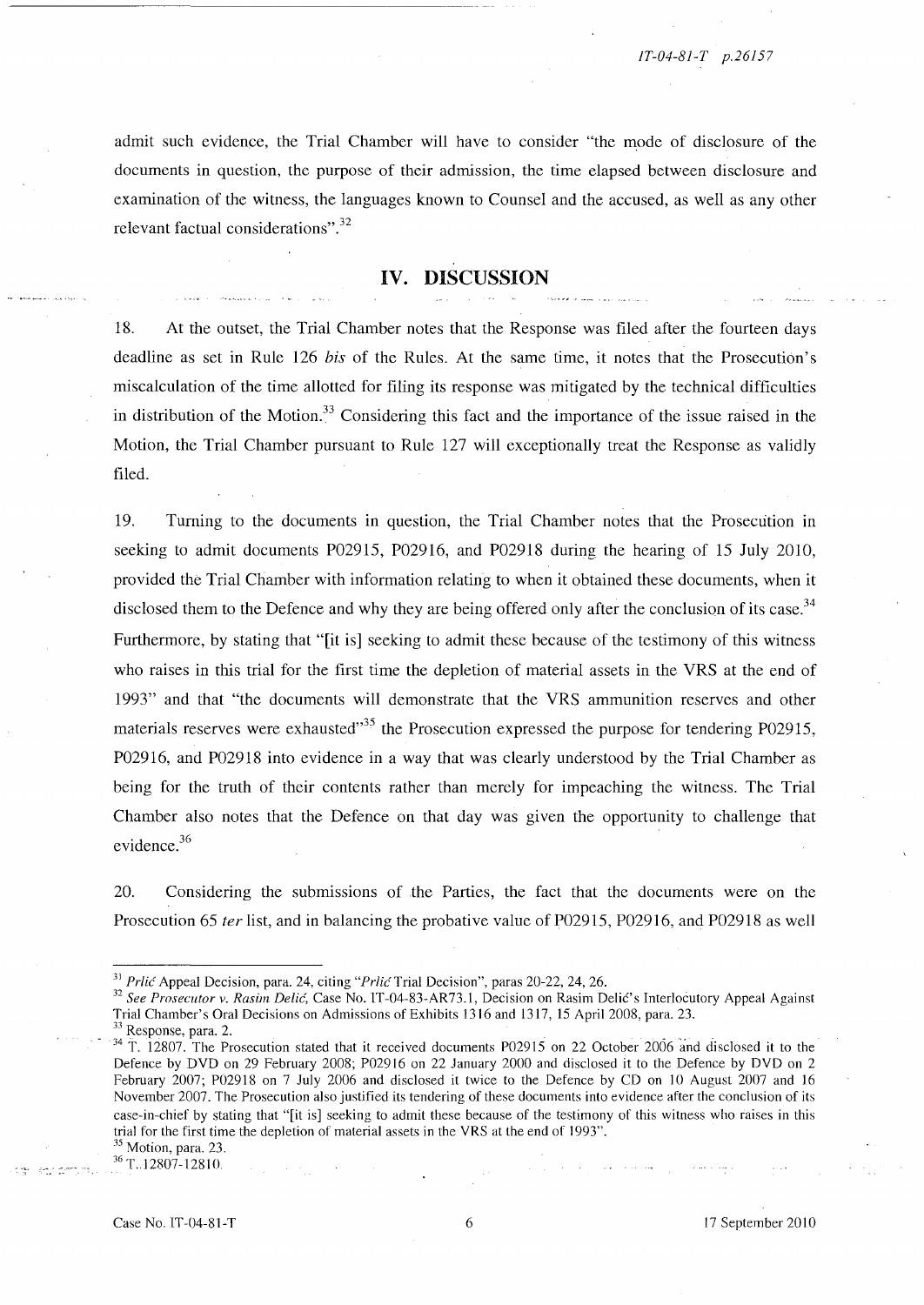*IT-04-8/-T p.26156* 

as the potential infringement on the rights of the Accused, the Trial Chamber, Judge Moloto dissenting, decided to use its discretionary powers to admit these documents into evidence for the purpose of the truth of their contents. The Trial Chamber, Judge Moloto dissenting, therefore finds no error in its reasoning to justify a reconsideration of its Decision of 15 July 2010 in order to prevent an injustice. The Trial Chamber also notes that, since the issuance of the Impugned Decision, the Defence has not provided any new fact or argument to concretely demonstrate how the admission of this evidence would be prejudicial or otherwise infringe on the Accused's right to a fair trial.

21. With regard to P02917, the Trial Chamber acknowledges the fact that the Trial Chamber erred in assuming that there was an agreement between the parties as to the purpose of the Prosecution's use of this document.<sup>37</sup> The Trial Chamber is of the view that this error justifies a reconsideration of the oral Decision of 16 July 2010.

22. In reconsidering the oral Decision of 16 July 2010, the Trial Chamber recalls the procedure governing the admission of "fresh evidence" as set out in-the *Prlic Appeal Decision*.<sup>38</sup> The Trial Chamber notes that, in tendering this document into evidence, the Prosecution sufficiently explained when and by which means it obtained these documents, when it disclosed them to the Defence and why they are being offered only after the conclusion of its case.<sup>39</sup> Moreover, the intention of having this document in evidence for the purpose of the truth of its content was clearly expressed by the Prosecution.<sup>40</sup>

23. Consequently, the Trial Chamber finds that regardless of the absence of an agreement between the parties as to the purpose of the Prosecution's use of P02917, the Prosecution has made out a case for the admission of the document as "fresh evidence" during the cross-examination of a Defence witness, thereby adhering to the proper procedure governing admission of "fresh evidence" as defined in the Prlic Appeal Decision.

<sup>&</sup>lt;sup>37</sup> T. 12828-12830. The Defence agreed to the Prosecution using the document albeit solely for the purpose of impeaching the witness. However, the Prosecution stated that it was "seeking this document not only to impeach the witness but for the substance of the contents of the document". This resulted in the Trial Chamber misunderstanding the parties and stating that "[...] then we will call on the witness, and so we will proceed as you both have agree (sic), and the ruling of the Chamber have (sic) approved".

<sup>&</sup>lt;sup>38</sup> Prlic Appeal Decision, para. 24.

 $39$  T. 12814, 12828-12829. The Prosecution stated that it received this document on 29 March, 2010, and disclosed it to the Defence by CD on 9 April, 2010 and that the "diary is obviously in a language the accused understood and in a language that many members of his team understood". The Trial Chamber further notes that, although the Prosecution did not expressly state by what means it obtained document P02917, nor why it is seeking the admission of this document only after the conclusion of its case-in-chief, the reference to the document as being part of the "Mladic" Diary" suffices to provide the Trial Chamber, as well as the Defence with the required information. The "Mladić Diaries" were seized as a result of a house search conducted by the Government of the Republic of Serbia at the premises of the family of Ratko Mladić on 23 February 2010. Diaries<sup>3</sup> were seized as a result of a house search conduct<br>premises of the family of Ratko Mladić on 23 February 2010.<br> ${}^{0}$  T. 12830.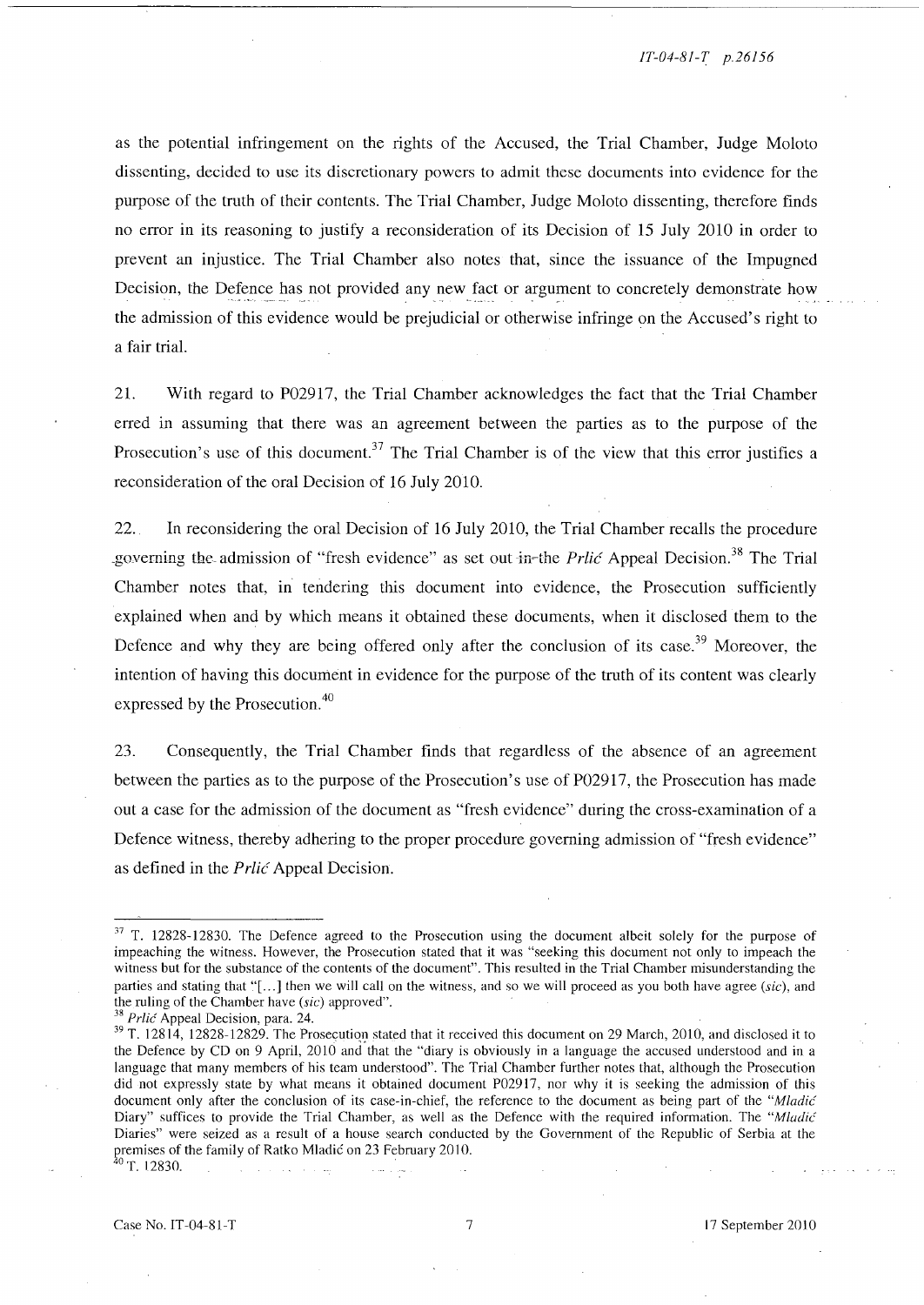24. The Trial Chamber, having considered the above factors, notes that the Defence would potentially have suffered prejudice as a result of document P02917 being admitted during the crossexamination of a Defence witness. However, this prejudice could be mitigated in several ways such as recalling the witness or adducing further evidence to challenge that document. **In** this regard, the Trial Chamber further notes that the Defence case is still in progress with more than 20 witnesses to be called. This gives the Defence sufficient time to investigate opposing evidence and present it to the Trial Chamber. Should the Defence wish to avail itself of any of the procedures for rebutting document P02917, the Trial Chamber would consider such a request.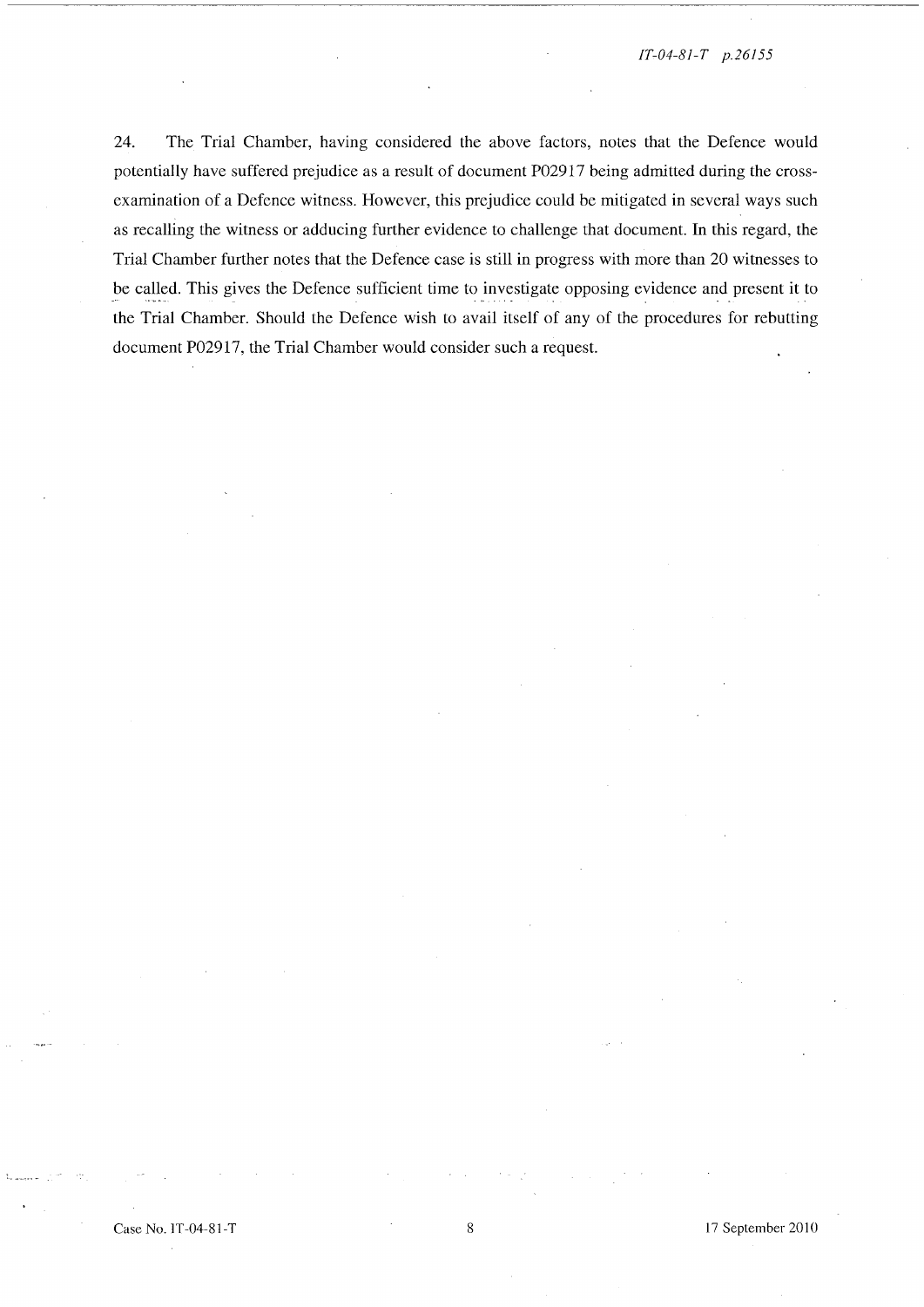*IT-04-81-T p.26154* 

## **v. DISPOSITION**

25. For the foregoing reasons and pursuant to Rule 85(A), Rules 89 (C) and (D), the Trial Chamber, Judge Moloto partly dissenting hereby:

**GRANTS** the Leave to Respond, and

**DENIES** the Motion in part:

- 1) Denies, Judge Moloto dissenting, the request to reconsider the admission of documents P02915, P02916 and P02918;
- 2) Grants the reconsideration of P02917, but denies admitting it for the limited purpose of impeachment;
- 3) Denies the Motion in all other respects.

Done in English and French, the English version being authoritative.

Judge Bakone Justice Moloto Presiding Judge

Dated this seventeenth day of September 2010 At The Hague The Netherlands

**[Seal of the Tribunal]** 

17 September 2010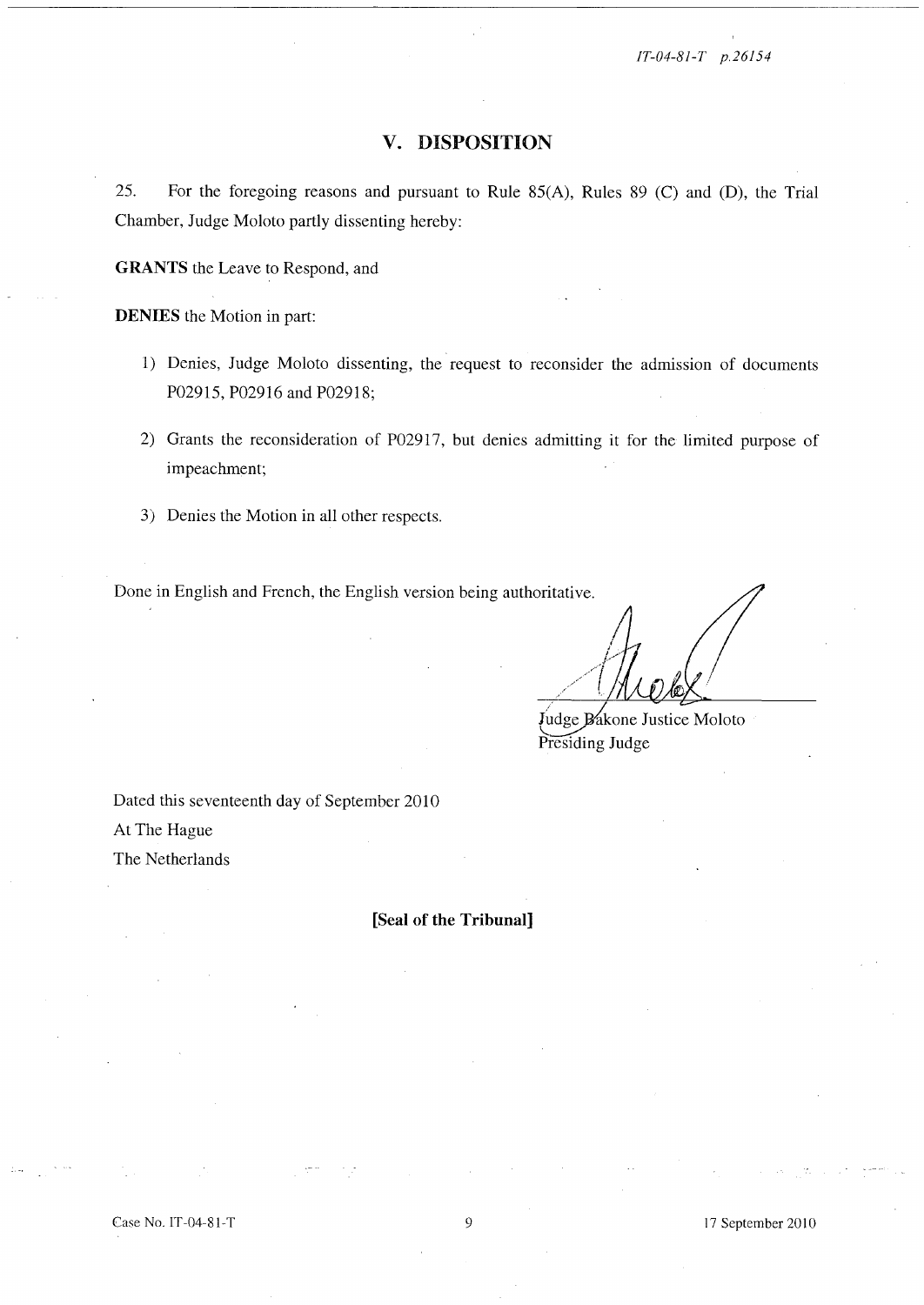*IT-04-81-T p.26153* 

# **UNITED NATIONS**



International Tribunal for the Prosecution of Persons Responsible for Serious Violations of International Humanitarian Law Committed in the Territory of Former Yugoslavia since 1991

|                   | Case No. IT-04-81-T |
|-------------------|---------------------|
| Date:             | 17 September 2010   |
| Original: English |                     |

## **IN TRIAL CHAMBER I**

**Before:** 

**Judge Bakone Justice Moloto, Presiding Judge Pedro David Judge Michele Picard** 

**Registrar:** 

**Decision of:** 

**Mr. John Hocking** 

**17 September 2010** 

#### **PROSECUTOR**

**v.** 

# **MOMCILO PERISIC**

## *PUBLIC*

**DISSENTING OPINION BY PRESIDING JUDGE BAKONE JUSTICE MOLOTO TO THE DECISION ON DEFENCE MOTION FOR RECONSIDERATION OF THE TRIAL CHAMBER'S ORAL DECISIONS OF 15 AND 16 JULY 2010 ON ADMISSION OF "FRESH EVIDENCE"** 

## **The Office of the Prosecutor**

Mr. Mark Harmon

#### **Counsel for the Accused**

Mr. Novak Lukic Mr. Gregor Guy-Smith

Case No. IT-04-81-T 17 September 2010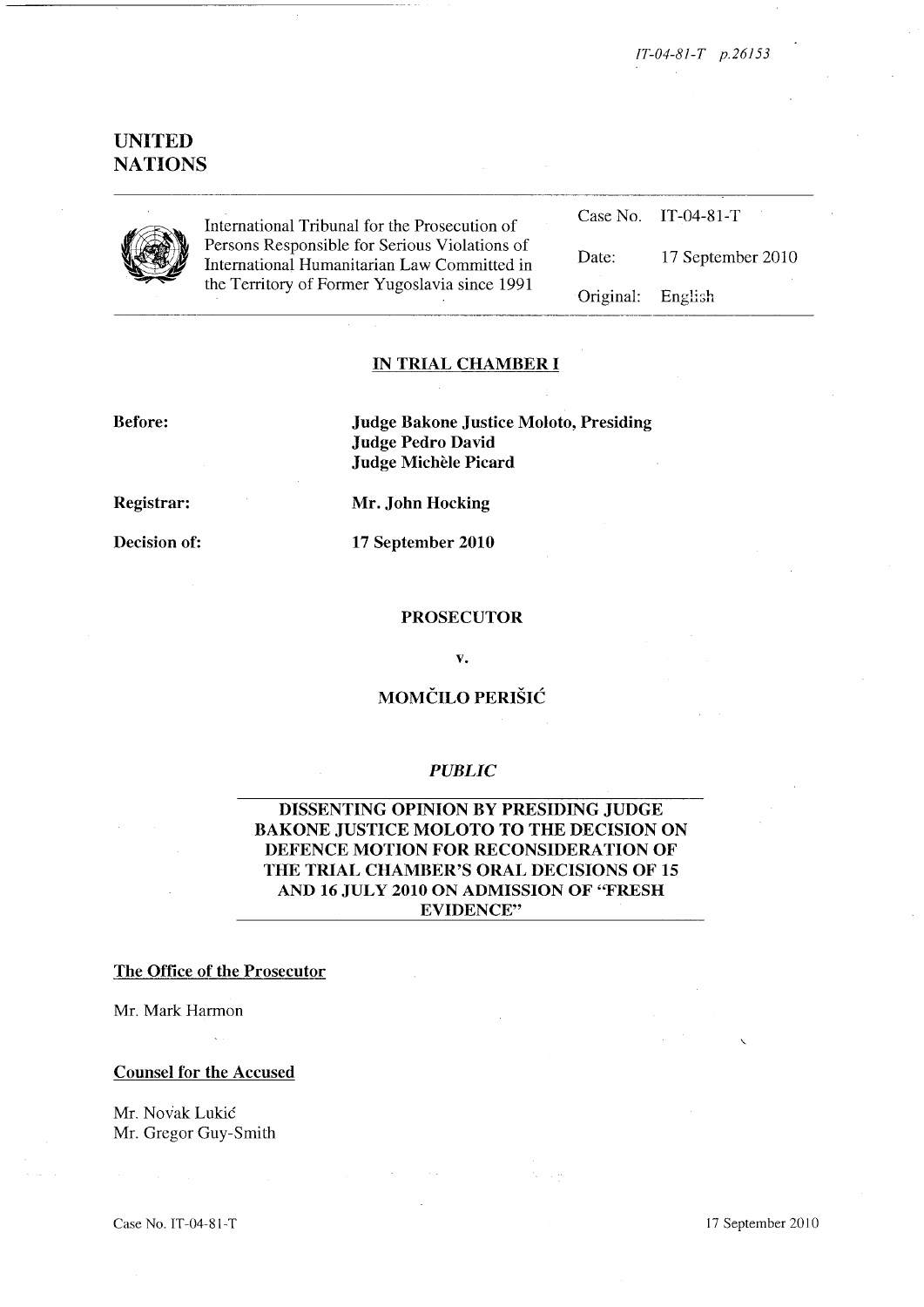**The majority of the Chamber** denied the Defence "Motion for Reconsideration of Trial Chamber Oral Decisions of 15 and 16 July 2010, Motion to Strike Testimony, and Motion to Limit the Purpose of 'Fresh Evidence' Exhibits" ("Motion").

As I respectfully do not agree with the denial of the Motion, I state hereunder the reasons for my disagreement. The Defence Motion relates to documents admitted by the Trial Chamber on 15 July 2010 (P02915, P02916 and P02918) and on 16 July 2010 (P02917).

#### i. Documents P02915, P02916 and P02918

1. In my view, these documents do not constitute "fresh evidence" within the meaning of the Prlic Appeal Decision jurisprudence for the reason that the Prosecution was in possession of these documents even before the start of the trial and listed them in its 65 *ter* exhibit list. The documents are old evidence and deal with a life issue in the trial which the Prosecution sought to establish during its case-in-chief. Moreover, witness Dušan Kovačević was on the Prosecution witness list and the Prosecution-was aware of the fact that witness Kovacevic<sup>-</sup>stated that: "until the end of 1993 the VRS had enough food, fuel, ammunition, but we did not have enough clothes or boots mostly". As a result, the documents, the purpose of which is to, "demonstrate that the VRS ammunition reserves and other materials reserves were exhausted",<sup>2</sup> cannot be seen to constitute "fresh" evidence".

The majority states that "since the issuance of the Impugned Decision the Defence has not provided any new fact or argument to concretely demonstrate how the admission of this evidence would be prejudicial or otherwise infringe on the Accused's right to a fair trial. With respect, the prejudice is clear. It is the element of "surprise". The Defence is entitled to notice of the Prosecution's case in order that it may prepare its defence accordingly. The jurisprudence of the Tribunal is clear that where a Trial Chamber admits "fresh" or "new" evidence by the Prosecution during crossexamination of a Defence witness, it must afford the Defence an opportunity to mitigate the resultant injustice. This may be done by granting the Defence a postponement to adduce rebutting evidence or an opportunity to recall the witness· or any other measure which the Trial Chamber deems appropriate. The majority did not afford the Defence this opportunity.

It is my respectful view that, in the circumstances of this case, the Trial Chamber committed an error in reasoning, justifying a reconsideration by expunging exhibits P02915, P02916 and P02918 from the record together with the testimony related to them.

 $1$ T. 12809.

 $<sup>2</sup>$  Motion, para. 23.</sup>